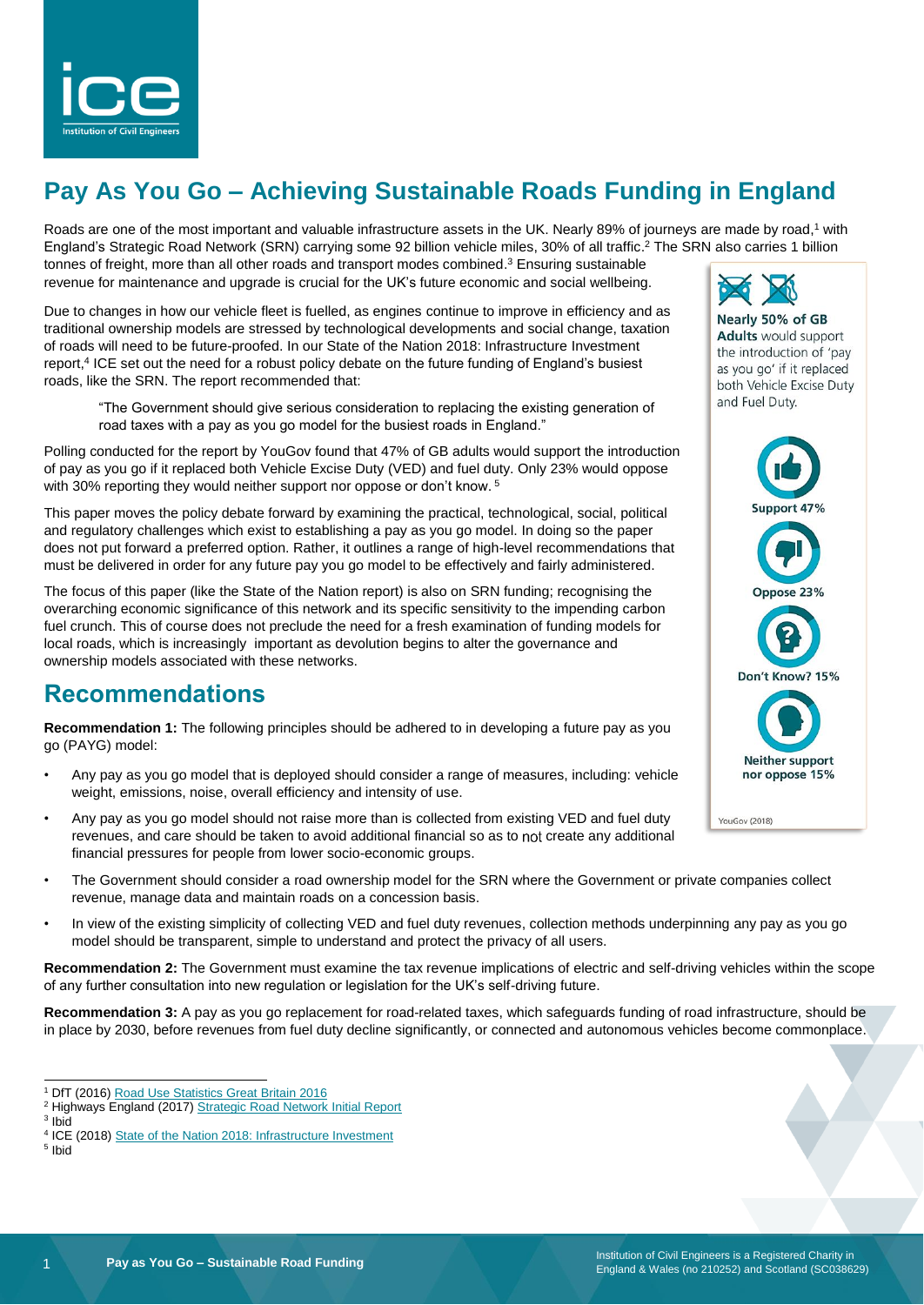

# **The carbon fuel crunch**

Government policy is for the sale of all new cars and vans to be effectively zero emission by 2040. $6$  This will render fuel duty – the taxation applied to petrol, diesel and bio-fuels – an increasingly diminishing revenue source in the coming decades.

Fuel duty has, in fact, been waning in effective value for decades due to increasing fuel efficiency. Department for Transport (DfT) statistics demonstrate that average new car fuel consumption has reduced over 20 years, between 1997 and 2017, from 8.3 to 5.5 litres per 100km for petrol, and 7 to 4.6 litres per 100km for diesel.<sup>7</sup>

The decade-long fuel duty escalator freeze has further eroded revenue growth, with the latest forecast showing a loss of potential revenue of between £840m and £910m for each year to 2023-24. 8





Taken together, an increasing number of vehicles exempt from fuel duty and a continuation of the fuel duty escalator freeze will bring about dramatic falls in revenue in the long-term. It is unlikely electric vehicle uptake will increase at a linear rate and variables, such as an increase in the price of oil or increased consumption, will likely bear out the OBR's forecast that fuel duties will remain broadly similar in value over the short-term to 2022-23 as a percentage of GDP.<sup>9</sup> Yet in the medium to long-term, if the Government is to make progress toward eliminating fossil fuel vehicles, fuel duty will likely raise significantly less than it does at present by the end of the next decade, accelerating a trend which has seen the value of fuel duty fall from 2.2% of GDP in 1999-00 to 1.4% of GDP in 2017-18.

VED revenues are also a concern given the exemptions and discounts that currently exist for electric and lower emission vehicles. Indeed, recent figures suggest a trend toward cleaner fuels: 33% fewer diesel cars were registered between 2017 and 2018 whilst ultra-low emission vehicle registrations increased by 11%. <sup>10</sup> Whilst petrol registrations increased slightly by 3.3%, the DfT attributes this shift to changes to VED charges and the announcement to end the sale of all new conventional petrol and diesel cars and vans by 2040.<sup>11</sup> As ultra-low and electric vehicles attract reduced duties, this implies a long-term future trend of decreased VED revenues, in the absence of government intervention, and is especially important considering that VED will be directly hypothecated to fund Highways England's second Road Investment Strategy.



*Source[: OBR \(2019\)](https://obr.uk/download/public-finances-databank/)*

# **The benefits of pay as you go**

Implemented well, a pay as you go system would have wide ranging benefits for society and the economy. For example, it could help to reduce congestion, which in 2017 cost UK motorists (including SRN users in England) £37.7bn.<sup>12</sup> Such a system would also be more equitable; those who cannot afford more fuel-efficient cars, buying generally older models, are penalised by the need to buy more fuel and, increasingly, as more people benefit from electric vehicles, the current system places a greater tax burden on fewer people.

l

<sup>&</sup>lt;sup>6</sup> Department for Transport (2018[\) The Road to Zero](https://assets.publishing.service.gov.uk/government/uploads/system/uploads/attachment_data/file/739460/road-to-zero.pdf)

<sup>7</sup> ONS (2018[\) Energy and Environment: data tables \(ENV\) ENV0103:](https://assets.publishing.service.gov.uk/government/uploads/system/uploads/attachment_data/file/761499/env0103.ods) Average new car fuel consumption: Great Britain (ODS, 14.4KB)

<sup>8</sup> OBR, (2018[\) Economic and fiscal outlook](https://cdn.obr.uk/EFO_October-2018.pdf)

<sup>&</sup>lt;sup>9</sup> OBR, (2018) **Economic and fiscal outlook** 

<sup>&</sup>lt;sup>10</sup> Department for Transport (2018[\) Vehicle Licensing Statistics](https://assets.publishing.service.gov.uk/government/uploads/system/uploads/attachment_data/file/729581/vehicle-licensing-statistics-january-to-march-2018.pdf)

<sup>&</sup>lt;sup>11</sup> Ibid

<sup>&</sup>lt;sup>12</sup> Inrix (2019) [Traffic congestion cost UK motorists over £37.7bn in 2017](http://inrix.com/press-releases/scorecard-2017-uk/)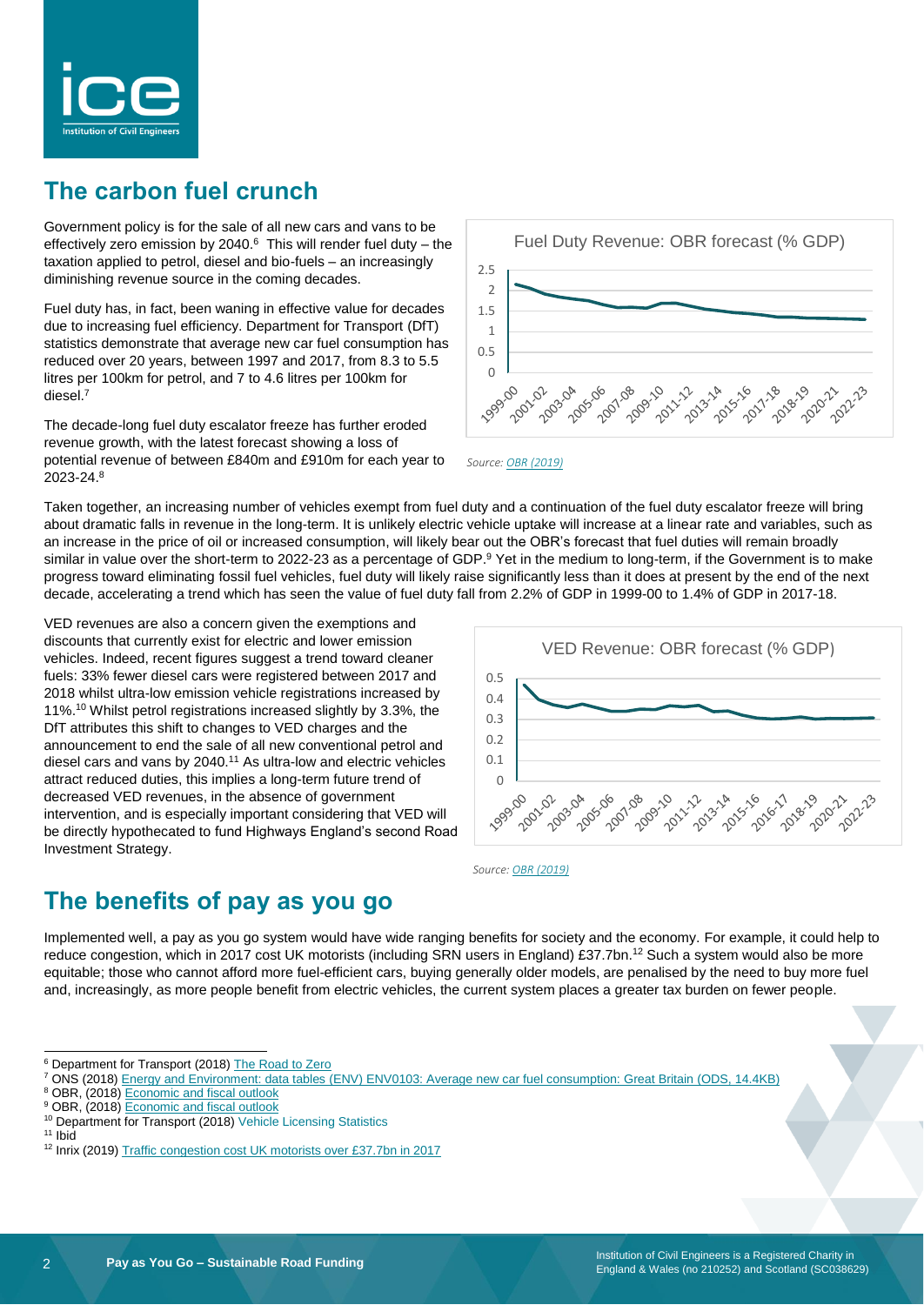

Pay as you go for roads could encourage more efficient use of roads and could support efforts to reduce congestion. It would encourage road users to think of a per journey cost and would incentivise more people to consider modal shift, vehicle sharing or the necessity of the journey. A real-time and communicative network, supported by increasing vehicle connectivity, could support efforts to divert traffic at busier periods or to avoid roads where an accident has taken place, to help keep traffic moving.

A key benefit of introducing pay as you go on England's busiest roads, like the SRN, would be consistent measurement of use, based on access or distance. It would also allow for the adoption of road pricing which could consider vehicle weight, emissions, speed or route efficiency. The Government's strategy for reforming the Heavy Goods Vehicle (HGV) Road User Levy seeks, as a key objective, to encourage operators to reduce vehicle miles through planning efficient routing.<sup>13</sup> A distance-based measure is likely to incentivise HGV operators far more effectively than another incentive or subsidy.

A pay as you go model can also be priced to factor in individual vehicle wear and tear costs on road maintenance based on realised usage. It could also price in incentives for non-domestic vehicles to use cleaner engines in a simpler way than the HGV Road User Levy does at present and apply it to other types of vehicle.

# **Forms of pay as you go models**

There are three main forms of pay as you go models or road pricing currently in use around the world which could serve as a pay as you go model. These have differing costs and benefits in relation to each other. ICE believes the cross-cutting challenges include; technology, privacy, cost for users, regulation and collection cost. These would all need to be addressed with each system having strengths, or weaknesses.

The table below sets out our estimation of the challenge, cost or risk inherent in three of these models. This is not to rule one system out, but to give a realistic overview of where challenges might need to be prioritised and where most effort might need to be expended if that model were to be adopted.

| Low <sub>1</sub>   | <b>Medium</b>        | <b>High</b>        |                 |            |                   |              |                |
|--------------------|----------------------|--------------------|-----------------|------------|-------------------|--------------|----------------|
|                    |                      |                    |                 |            |                   |              |                |
|                    | <b>Technological</b> | <b>Privacy and</b> | <b>Cost for</b> | Need for   | <b>Collection</b> | Adaptability | <b>Network</b> |
|                    | challenge            | social concern     | motorists       | requlation | cost              |              | coverage       |
| <b>Gated tolls</b> |                      |                    |                 |            |                   |              |                |
| <b>Distance-</b>   |                      |                    |                 |            |                   |              |                |
| based              |                      |                    |                 |            |                   |              |                |
| Zonal              |                      |                    |                 |            |                   |              |                |

Table 1: Potential impacts of different pay as you go models

### **Gated toll roads**

Gated toll roads are used in much of Europe, most noticeably in France through the Autoroute system. Roads are tolled directly with physical or electronic booths, regulating access and egress from the network. Autoroutes are managed by private companies who are responsible for the construction, operation and maintenance of owned sections of the motorway network on a concession basis.

Broadly speaking, revenue from tolls goes back into maintaining and expanding the Autoroute network, with collection as and when the Autoroute network is accessed. Depending on the model, this could be a single access charge, or a charge based on distance with gates at off-ramps.<sup>14</sup>

### **Distance-based models**

Technology is in place which can allow for active monitoring of a vehicle's location, speed and direction as part of a fully connected road network. There are three potential distance-based systems which could be adopted, the first two of which could exclude roads from the charging network.

l

<sup>&</sup>lt;sup>13</sup> Department for Transport (2017[\) Reforming the HGV Road User Levy: Call for Evidence](https://assets.publishing.service.gov.uk/government/uploads/system/uploads/attachment_data/file/661814/reforming-hgv-road-user-levy.pdf)

<sup>&</sup>lt;sup>14</sup> RAC Foundation (2016) [Governance and Funding of National Road Networks: Three case studies](https://www.racfoundation.org/wp-content/uploads/2017/11/Roads-Reform-An-International-Perspective-John-Smith-July-2016.pdf)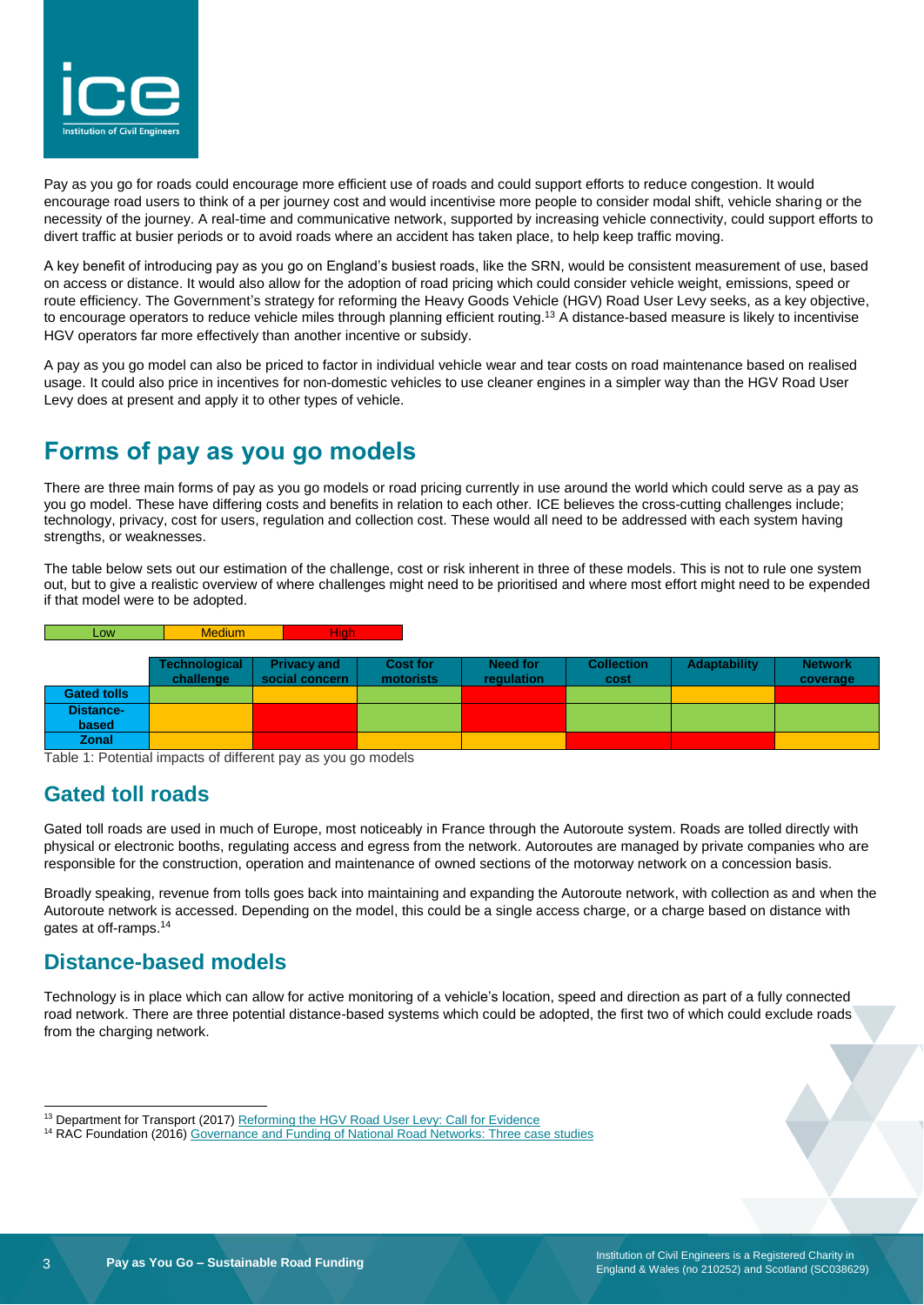

- 1) Telemetric 'black box' GPS units placed in individual vehicles reporting to a real-time database over an 'always on' GSM connection as used by the insurance industry. 15
- 2) Onboard units which periodically report mileage to road side transponder markers as is the case with the LKW Maut in Germany.<sup>16</sup>
- 3) A full road network charge could, in theory, use a simplified reporting system, reporting mileage between MOTs.

Further, car manufacturers have begun to adopt GPS/GSM based systems to allow direct communication with the manufacturer for maintenance purposes or as part of the eCall<sup>17</sup> system. As new vehicles join a connected fleet, they will have the technology to allow for active monitoring of location.

### **Cordon, zonal and congestion charging**

The cities of London, Stockholm and Singapore deploy a form of area-based charge for control of pollution, congestion and to raise funds for maintenance. Vehicles are registered as having entered the chargeable zone automatically through number-plate recognition cameras mounted on overhead gantries.

Whilst these schemes were implemented to tackle congestion and emissions and are supplemented with additional public transport options they do allow for variable charges and represent an alternative to traditionally gated toll roads. However, they do generally have significantly higher running costs than alternatives.<sup>18</sup> Of key consideration is the adoption of clean air zones in the UK. The Ultra-Low Emission Zone will replace the congestion charge in London from April 2019 whilst five cities, Birmingham, Leeds, Derby, Nottingham and Southampton, delivered initial proposals for a clean air zone in March 2018.<sup>19</sup>

# **Challenges facing pay as you go models**

As with any change, there are foreseeable challenges to replacing long-established revenue collection methods. Familiarity with VED and fuel duty are high with motorists so it would follow that a period of adjustment would be required following the introduction of pay as you go models. This section explores some of the common challenges of pay as you go models.

### **Technology and system architecture**

Depending on the complexity of the system, a communicative system which tracks vehicles in real time and manages traffic flow, something similar to the automatic number-plate recognition system as used in London, or a simpler database which cross checks reported mileage, any pay as you go model will need new systems and infrastructure. This inevitably will require time to implement as well as potentially significant set up costs.

T-Systems runs a number of toll systems in Europe and their experience in Belgium with a system similar to the LKW Maut suggests that it can take less than two years to implement with an estimated life of 12 years; facilitating collection for 154,000km of road with approximately 130,000 vehicles subject to charges per working day.<sup>20</sup>

### **Privacy and security**

Privacy is the most immediately identifiable social concern, especially for models which would track location data. A survey conducted by the Information Commissioner's Office found that only 20% of the UK public have trust and confidence in companies and organisations storing their personal information.<sup>21</sup> An always-connected vehicle would, in theory, be able to be tracked in real-time. A personal car is often thought of as a means of independence and freedom, especially for remote or rural communities with few alternatives, people with disabilities or those with a libertarian outlook who may not be comfortable appearing on a government database.

l <sup>15</sup> MoneySuperMarket (2018[\) Compare black box car insurance quotes online](https://www.moneysupermarket.com/car-insurance/telematics/)

- <sup>19</sup> RAC (2018) Clean Air Zones [what are they and where are they?](https://www.rac.co.uk/drive/advice/emissions/clean-air-zones/)
- <sup>20</sup> T Systems (2016) Intelligent Toll System Ser Up in Record Time

<sup>&</sup>lt;sup>16</sup> T systems (2018) [Go Maut 2.0 speaks European](https://www.t-systems.com/en/best-practice/02-2017/best-practices/asfinag/go-maut-677336)

<sup>&</sup>lt;sup>17</sup> European Commission (2019[\) The interoperable EU-wide eCall](https://ec.europa.eu/transport/themes/its/road/action_plan/ecall_en)

<sup>18</sup> Tri-State Transportation Campaign (2018) [Road Pricing in London, Stockholm and Singapore, A Way Forward for New York City](http://nyc.streetsblog.org/wp-content/uploads/2018/01/TSTC_A_Way_Forward_CPreport_1.4.18_medium.pdf)

<sup>&</sup>lt;sup>21</sup> ICO (2017) [ICO survey shows most UK citizens don't trust organisations with their data](https://ico.org.uk/about-the-ico/news-and-events/news-and-blogs/2017/11/ico-survey-shows-most-uk-citizens-don-t-trust-organisations-with-their-data/)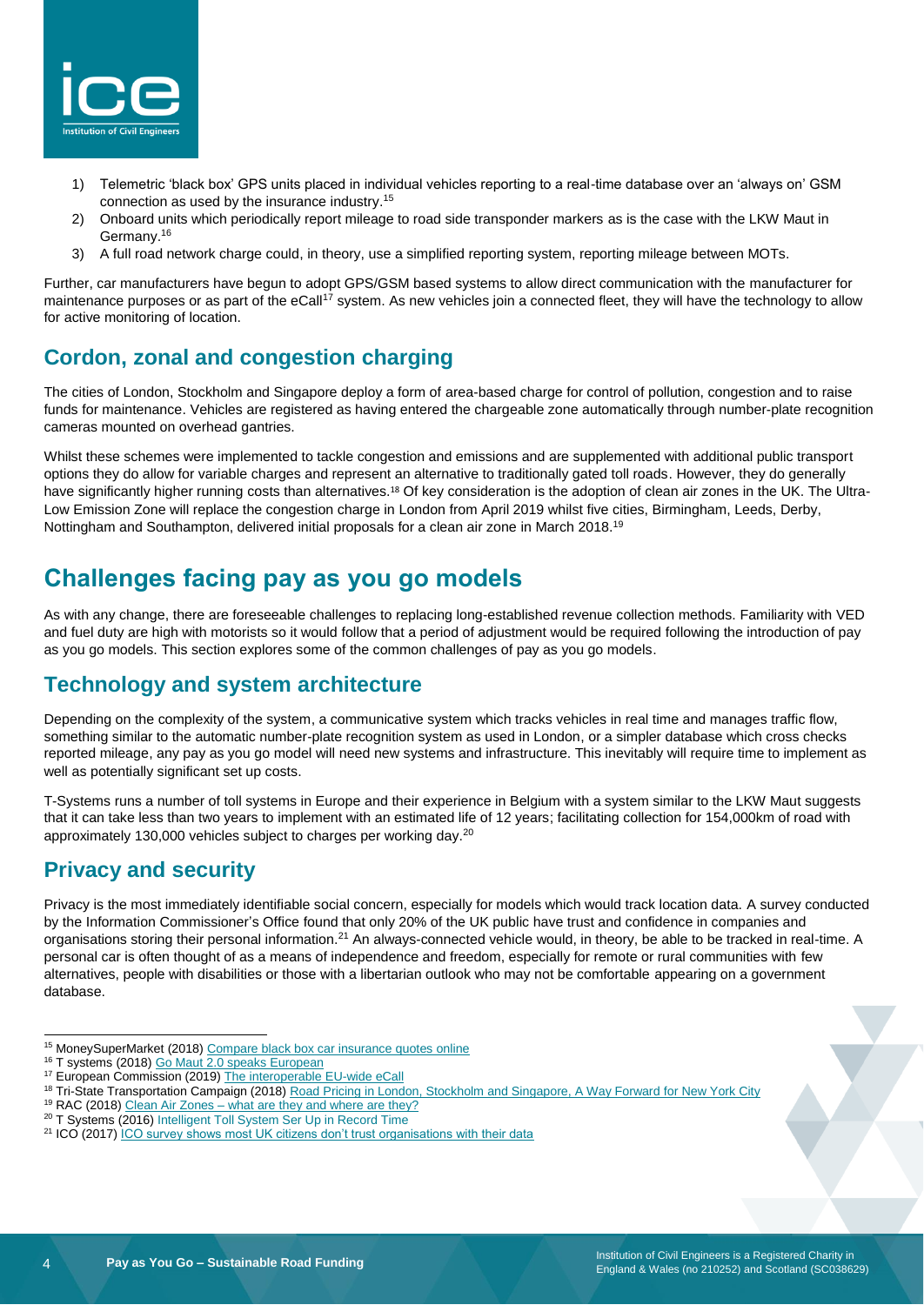

There would also be security concerns in relation to hacking of any such network and issues around acceptability, particularly for those who, whilst traveling over the speed limit is illegal, do so with routine. According to DfT statistics, of nearly 350,000 observed cars, some 48% were exceeding motorway speed limits.<sup>22</sup> A system of active monitoring which could be perceived as raising a levy on established habits would be resented, even if it only enforced existing law.

Opposition to location data can be overstated; some 87% of people in the UK own a smartphone.<sup>23</sup> It is significant that 84% of these people are concerned their personal data is being shared with third parties,<sup>24</sup> but it is a device which has all the same technology a vehicle would have. Whilst people do have misgivings, so long as appropriate privacy safeguards and oversight is in place, especially if managed by a trusted organisation or intermediary, people will likely come to accept a new system.

### **Rural communities and local roads**

It is important that rural communities, which often rely disproportionately on roads due to a lack of alternative travel options, are not disadvantaged by a pay as you go system.

ICE set out a 'displacement' concept in State of the Nation 2018: Infrastructure Investment<sup>25</sup> whereby funds raised from a pay as you go model on the SRN could include a redirection of funds to support local road improvement. This would work by pricing at a point which enables maintenance and improvements in design and capacity to the SRN and providing any surplus to local authorities. This would acknowledge both historic underfunding and the potential for increased load capacity on local roads which might result from any pay as you go model being applied on the SRN. ICE believes that a pay as you go network limited to the busiest roads, like the SRN, is worth exploring as a potential sustainable funding model.

A pay as you go system of this type could then interact with local transport authorities and city regions if they implement their own similar schemes in the future, especially congestion or emissions charging zones as these develop.

### **Affordability**

Some users and stakeholders will have concerns about affordability of a pay as you go system for those from lower socio-economic groups who may be disincentivised from accessing the road network. Any model should not raise more than VED and fuel duty do at present. The OBR expects fuel duty to raise some £28.2bn in 2018-19, equivalent to £1,000 per household.<sup>26</sup> Around 36 million vehicles are subject to VED, raising £6.2bn or £220 per household.<sup>27</sup> The combined average per household charge is £3.30 per day or £102 per month.<sup>28</sup>

Larger vehicles and freight traffic will, on average, pay more in VED and fuel duty due to vehicle classification and increased mileage. On the other hand, many low-charged or VED-exempt vehicles, such as newer electric or lower emission vehicles, tend to be more expensive, meaning those able to update their vehicles, or avoid buying second hand, pay less tax when initially registering the vehicle and benefit from better fuel economy.

The ICE is clear that driving with a future pay as you go system should not cost the average driver any more than it does currently.

### **Ownership and regulation**

Whilst revenue from pay as you go could be collected centrally, expanding the concept of the National Roads Fund (which will hypothecate VED to the second RIS), should be explored. Allowing direct grant of a concession to a management company, either a private entity or Highways England, would allow that company to collect the revenue from pay as you go and use it to directly maintain the roads it would manage.

Providing concessions would have the likely effect of increasing efficiency and operation in a way which makes sense from a management of asset perspective, with revenue raised from use linked directly to the costs of maintaining the infrastructure asset.

l <sup>22</sup> Gov.UK (2018) Vehicle speed compliance statistics: data tables (SPE) SPE0111 Vehicle speed compliance by road type and vehicle type in Great **[Britain](https://assets.publishing.service.gov.uk/government/uploads/system/uploads/attachment_data/file/748526/spe0111.ods)** 

<sup>&</sup>lt;sup>23</sup> Deloitte (2018) [Mobile consumer Survey 2018L The UK Cut](https://www2.deloitte.com/uk/en/pages/technology-media-and-telecommunications/articles/mobile-consumer-survey.html)

<sup>24</sup> Ibid

<sup>&</sup>lt;sup>25</sup> ICE (2018) [State of the Nation 2018: Infrastructure Investment](https://www.ice.org.uk/getattachment/news-and-insight/policy/state-of-the-nation-2018-infrastructure-investment/ICE-SoN-Investment-2018.pdf.aspx#_ga=2.10367345.595456876.1549372505-2039761902.1517910772)

 $26$  OBR (2018) [Fuel duties](https://obr.uk/forecasts-in-depth/tax-by-tax-spend-by-spend/fuel-duties/)

<sup>&</sup>lt;sup>27</sup> OBR (2018) [Vehicle excise duty](https://obr.uk/forecasts-in-depth/tax-by-tax-spend-by-spend/vehicle-excise-duty/)

<sup>&</sup>lt;sup>28</sup> An assumption of an average of £1220 per household per year divided by number of days and/or months in a year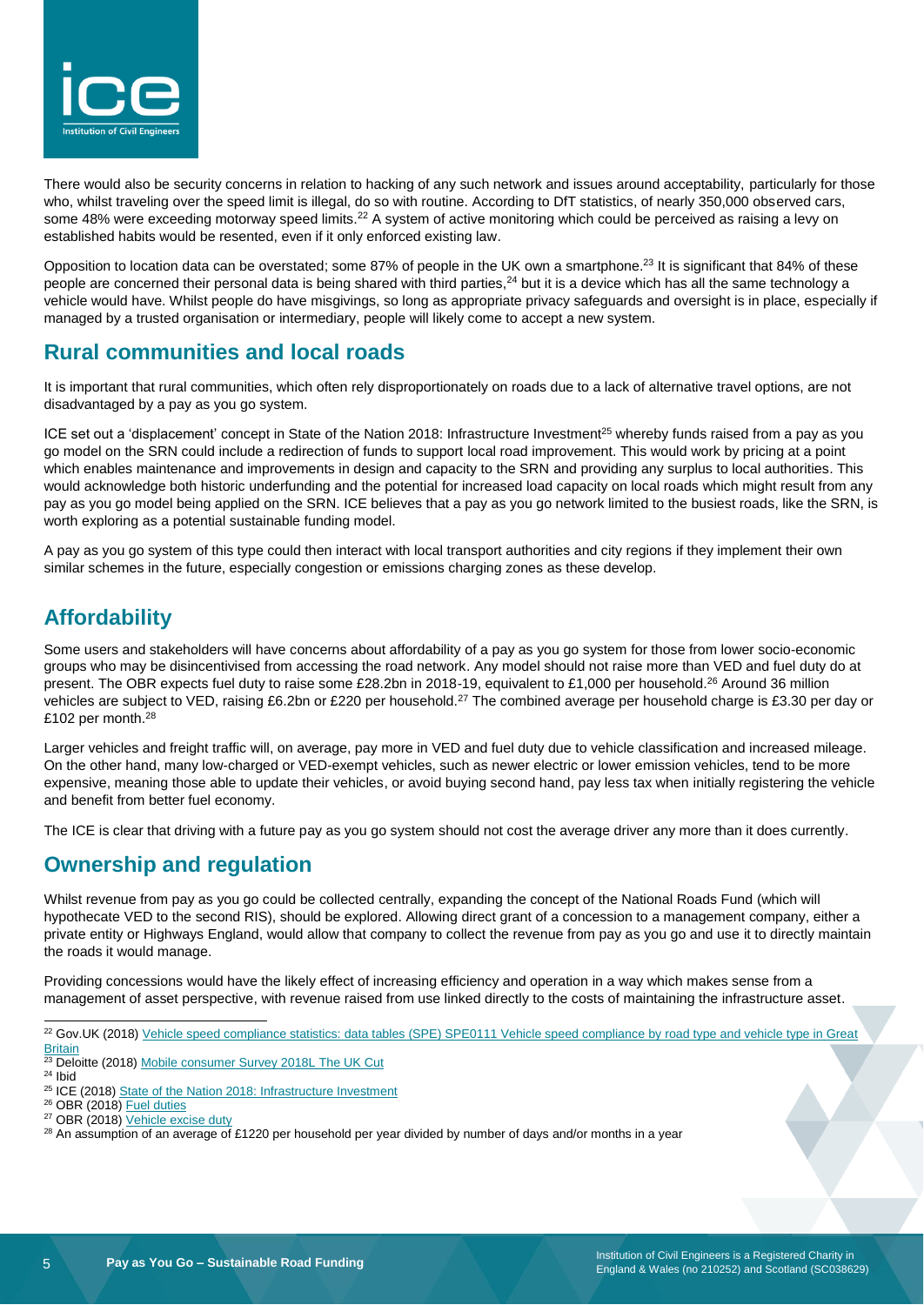

Operating the SRN on this basis would also allow leveraging of additional private investment as there would be a direct investable asset with a revenue stream which is feasibly linked to future performance.

The regulation of charges and operation will also be a necessary consideration. The recent experience in France, where the French Competition Authority reviewed road charging prices in 2014 and found that rising revenues as a result of traffic growth and higher toll rates were divorced from the costs of maintaining the concession,<sup>29</sup> show that close regulation would be necessary, as it is under the Regulated Asset Based model.

It would be necessary to establish a regulator with comparative powers to Ofwat or Ofgem, a function which the Office for Rail and Road (ORR) might be able to fulfil.

### **Revenue collection**

One of the most often cited attractions of the existing generation of road taxes, especially fuel duty, is the relative simplicity of collection for the Treasury. This line of thinking does however mask that costs for collection are present in the current system which are often discounted by commentators. The Treasury might collect fuel duty from relatively few companies which compile how much fuel has been sold but the cost of collection, enforcement and compliance from selling that fuel to individuals, from which that revenue is derived, is still borne by those companies.

### **The cost of individual collection in pay as you go models**

A Congressional Research Service report found that administrative and enforcement costs of collection of user fees for mileage-based charges to be "in the range of 5% to 13% of collections" for electronic billing, card and bank fees, alternative methods of payment and enforcement. 30

The Midland Expressway reported staffing costs of £4.44m in 2017 against an operating income of £89.07m, indicating around 5% of income spent on the day-to-day staffing costs of collection.<sup>31</sup> The LKW Maut collected some €4.34bn in revenue in 2014, with costs of some €0.54bn to operate enforcement, maintenance, a central database and staffing – a ratio of 12.4%.<sup>32</sup> By way of comparison, Shell estimates that of the consumer cost of fuel, 7% is retained for transport, retailer site costs and profit. They state only "a few pence profit on every litre of fuel" sold.<sup>33</sup>

### **Collection by insurance, telecoms or manufacturing companies**

There are existing relationships which could be leveraged without adding any significant administrative burden. In his report, *Miles Better*, Gergely Raccuja proposed a single per-mile charge which could be collected by insurance companies acting, as collection agents. This would need a 'one-off' investment of around £100m to adapt their systems and allow for billing, with mileage collected by insurance companies through telematic data or self-reporting cross-referenced against MOTs.<sup>34</sup>

Aviva have told us they estimate that there is a £100 per customer cost for installation of a black box unit, with ongoing running costs of around £20 per user, though they expect costs to fall as technology improves. Further, as more vehicles are built with connective technology as standard, the set-up costs for pay as you go relying on GSM and GPS enabled vehicles will fall over time. Competition could also be opened to other sectors, with telecoms or car manufacturers being possible candidates.

<sup>32</sup> Fraunhofer (2016) [Economic impact of introducing road charging for Heavy Goods Vehicles](https://www.transportenvironment.org/sites/te/files/publications/2017_04_road_tolls_report.pdf)

l

<sup>&</sup>lt;sup>29</sup> RAC Foundation (2016) [Governance and Funding of National Road Networks: Three case studies](https://www.racfoundation.org/assets/rac_foundation/content/downloadables/Roads_Reform_An_International_Perspective_John_Smith_July_2016_final.pdf)

<sup>30</sup> Congressional Research Service, (2016[\) Mileage-Based Road User Charges](https://fas.org/sgp/crs/misc/R44540.pdf)

<sup>&</sup>lt;sup>31</sup> Midland Expressway Limited (2018) [Annual report and financial statements for the year ended 31 December 2017](https://document-api-images-prod.s3.eu-west-1.amazonaws.com/docs/Tnw0ZpwOqYnXRivIb_bNNQktYzWW8Eyj_1SNNkAjQHA/application-pdf?X-Amz-Algorithm=AWS4-HMAC-SHA256&X-Amz-Content-Sha256=UNSIGNED-PAYLOAD&X-Amz-Credential=ASIAWRGBDBV3HMRX4ENS%2F20190129%2Feu-west-1%2Fs3%2Faws4_request&X-Amz-Date=20190129T165517Z&X-Amz-Expires=60&X-Amz-Security-Token=FQoGZXIvYXdzEBoaDGTuODdnJyMR2SxJ2iK3AwXJO2uufFoo4DCx62TYm7hmG8hlxoELDpsCWbG1UPkYRQDRUNuonmgHotZQ3Hgj2q%2BKw85Tt1I%2Bghe%2BgceHVpwW0rXOxNYpiKEwsoqlNQGItwHGgyce4Bc746Musk5RHWRxszZh5qND9PLxGwbQeT9nbODBnyA26geg%2BIeZeEMt%2FZr%2Bsbjc1vIJz%2BoDjXRHnA5D3z168q30o0%2B0x2BsHty%2BTsD%2BIDrV9xGT3zgDoNMP7L9Zg2bn3wsxQP417mnSb9iqEqm7sd8PB74cp0FiwjFa2qbFNfvGIO1XsrCQfbFy%2BuofeOZLDLjLE3eAR5pl1ZjqAPw936VJ2x4xVhV0MONwAxDHL48Uy1ncPV%2FOvVyOJo8AORVoOrJqPJWN5rfmTvlYMVfnP9ykqIVF7BWBUXdb4zf5KXyzk%2BjmOn%2BM9SIPhUeqVt1IppZpRnDlSh50c7eYGJ4S6ZviUMPDRbdGj%2F4sdbn%2FWDHqfqCEFzFoh%2B7UDfvvBhkkpcGlZ%2Bbh7YqDZDe8f%2B7J%2FOmEr26WvmQVnMiam9OmzMNYi98WKPnP1Vs6UV1dgqa5XLt3exeAJKoVJy%2Fnhyp3FOMojYPC4gU%3D&X-Amz-SignedHeaders=host&X-Amz-Signature=1dc66916579e58d927355a5824bf4f468a9c6d43f86ac5fa66198c822e89fc15)

<sup>33</sup> Shell (2019[\) Pump Pricing](https://www.shell.co.uk/motorist/shell-fuels/pump-pricing.html)

<sup>34</sup> Wolfson Economics Prize and Policy Exchange (2017) [Miles Better](https://policyexchange.org.uk/wp-content/uploads/2017/07/Gergely-Raccuja-Miles-Better-Revised-Submission.pdf)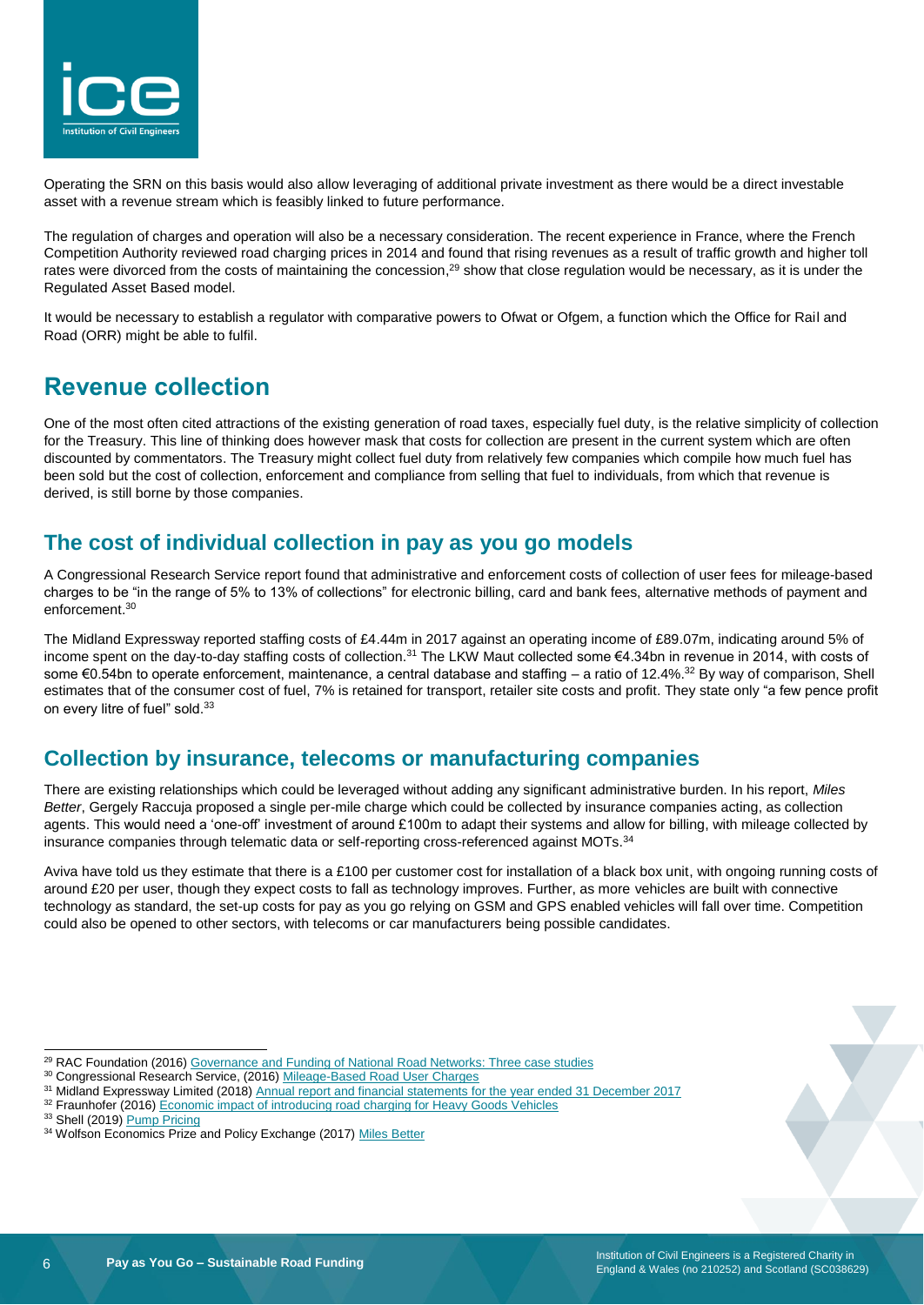

# **Electric fuel duty**

A key element of the National Infrastructure Assessment<sup>35</sup> is a focus on a nation-wide rapid charging network enabling long-distance journeys and reducing range anxiety. The Government's Construction Sector Deal commits to support this initiative through a £400m investment in charging infrastructure. The aim is a network of rapid charging points to service inter-city, coach and freight traffic.

It would be an attractive proposition to raise revenue from these charging points and might even be possible with domestic supply. Whilst it is difficult to determine what energy is used to power which device once in a domestic setting, it is thought smart meters will be able to do this. $^{36}$  New software and algorithms are also being developed which can 'learn' when a particular device is being powered.<sup>37</sup>

However, the long-term business case for private companies developing rapid charging points infrastructure could be undermined in the future by emergent technologies, including on-road charging. Sweden are currently trialling the world's first electrified road capable of charging vehicles in transit<sup>38</sup> and more advanced designs might allow for viable contactless charging through electromagnetic induction, embedded photovoltaic cells or piezoelectric energy harvesting.<sup>39</sup> Indeed a number of these technologies are undergoing trials in the UK with financial support from the Government.<sup>40</sup>

# **What could connected and autonomous vehicles mean for pay as you go models?**

VED might appear to be a more sustainable revenue model than fuel duty at first glance. However, whilst VED exemptions for electric vehicles are a policy decision which could be reversed, it is not the only axis of change. For example, the onward introduction of connected and autonomous vehicles (CAVs), could present policy makers with a future where more journeys are being taken using fewer vehicles and where a greater proportion of those journeys are shared.

CAVs are a technology which, if realised, have the potential to profoundly change the way we travel. CAVs could increase the prevalence of shared ownership models and on-demand services and reducing individual car ownership,<sup>41</sup> whilst still increasing the demand for road travel.<sup>42</sup>

A poorly handled future scenario, where individuals maintain their own cars or prefer to travel alone could increase road traffic density as empty cars travel waiting for a customer or return home after dropping off their owner.<sup>43</sup> What is perhaps more likely is a future where there are fewer cars with a 'socialised' ownership model where one car will serve many people in a day and carry multiple passengers on a journey, dropping off as it goes. This would likely see fewer cars on the road overall.

Either scenario would have implications for VED or pay as you go. In a future with fewer individuals or companies owning vehicles outright (or where there are multiple owners for each vehicle), VED would potentially become less sustainable as a revenue model. Equally, a pay as you go system based on vehicle miles, in the context of current ownership models, might see a reduction in revenue even as passenger miles increase; simply because more carpooling would result in fewer miles driven overall.

Thought also needs to be given as to how sustainable a pay as you go model would be beyond the immediate concern of declining VED and fuel duty revenues. Perhaps, as technology develops and as currently private modes of road transport become more communal, a public transport style model costed according to passengers travelling rather than the vehicle alone will be required.

This possible scenario, alongside the fuel duty crunch, could mean that the need for a replacement tax and revenue system is no longer a distant proposition. There is a short timeframe for a new system to be designed, developed and installed and remain equitable with a foreseeable funding bottleneck at the end of the next decade. ICE would recommend that an alternative system is in place before this point, and in any event, no later than the end of 2030.

l <sup>35</sup> NIC (2018[\) National Infrastructure Assessment](https://www.nic.org.uk/wp-content/uploads/CCS001_CCS0618917350-001_NIC-NIA_Accessible.pdf)

<sup>&</sup>lt;sup>36</sup> Sensus (2019[\) Manage Water and Energy Flow More Effectively](https://sensus.com/solutions/consumption/)

<sup>&</sup>lt;sup>37</sup> Loop Energy Saver (2019[\) Website](https://www.loopenergysaver.com/)

<sup>&</sup>lt;sup>38</sup> The Guardian (2018) World's first electrified road for [charging vehicles opens in Sweden](https://www.theguardian.com/environment/2018/apr/12/worlds-first-electrified-road-for-charging-vehicles-opens-in-sweden)

<sup>&</sup>lt;sup>39</sup> InsideEVs (2019[\) Smart and Sustainable Roads: The Future solution](https://insideevs.com/smart-sustainable-roads-future-solution/)

<sup>40</sup> Gov.uk (2019) [Technological trials to help future proof roads](https://www.gov.uk/government/news/technological-trials-to-help-future-proof-roads)

<sup>41</sup> Gov.UK (2018[\) Future of Mobility call for evidence](https://www.gov.uk/government/consultations/future-of-mobility-call-for-evidence/future-of-mobility-call-for-evidence)

<sup>42</sup> ICE (2016) [National Needs Assessment](https://www.ice.org.uk/getattachment/news-and-insight/policy/national-needs-assessment-a-vision-for-uk-infrastr/National-Needs-Assessment-PDF-(1).pdf.aspx#_ga=2.134691761.1372101486.1550507606-2039761902.1517910772)

<sup>43</sup> Ibid